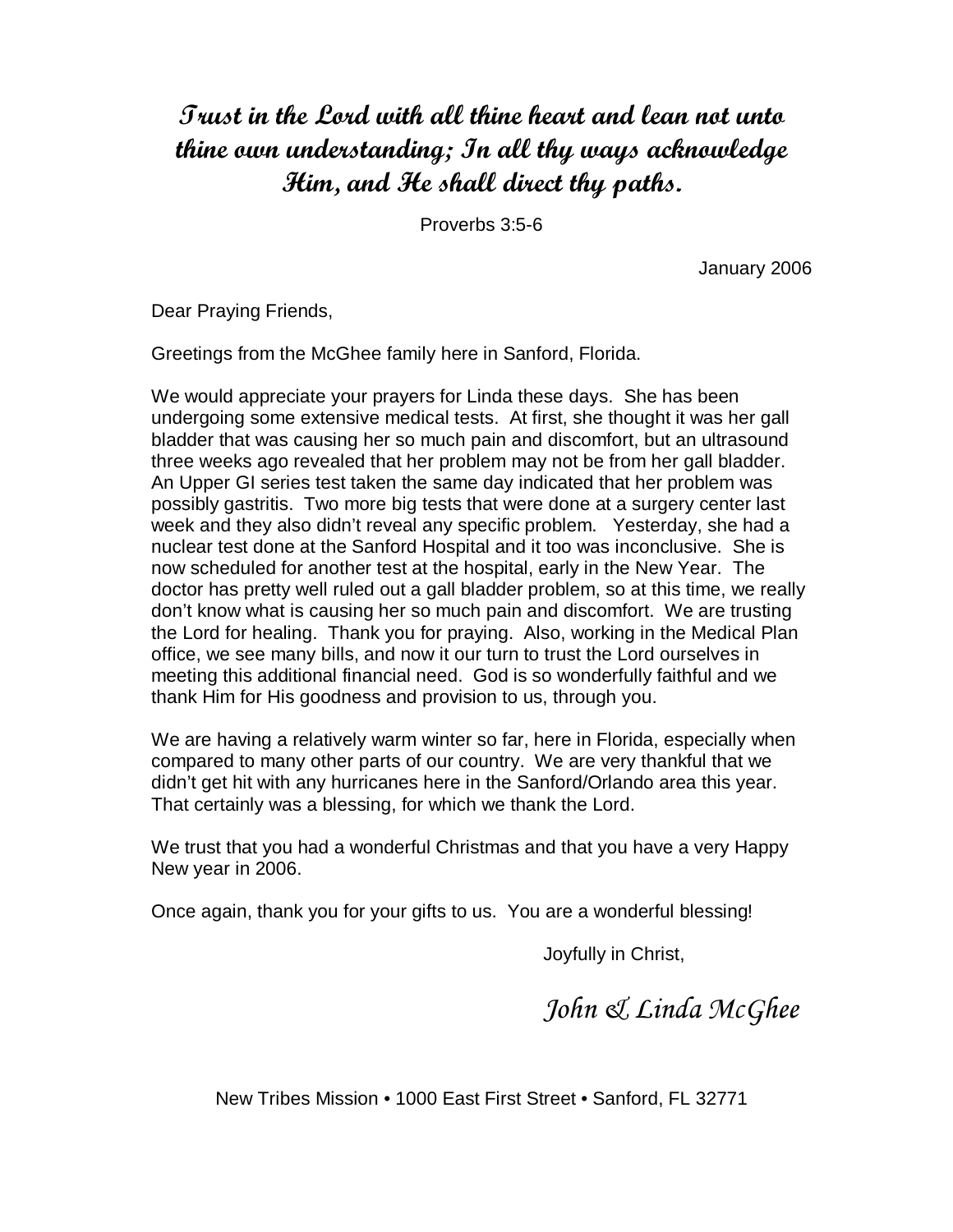January 2006

## **SINDENI, Papua New Guinea:**

**Just yesterday, three and a half months of evangelistic Bible lessons for the Wuzarambya people came to a climax with a clear presentation of the Gospel and a challenge.**



**Faces were downcast as they realized the price Christ paid**

Teaching started in Sindeni village on Sept. 12 and moved in chronological order through key Bible passages from Creation to, on Thursday, the Ascension of Christ. Attendance and weather were good for the final week of lessons.

"Throughout the week people listened as one by one, prophesies were being fulfilled in Christ," wrote missionaries Andrew and Cathy Goud. Andrew has been teaching the lessons, supported by his wife and his coworkers, Terry and Rosie Banman and Darryl and Becky Jordan.

"First, one of Jesus' own disciples betrayed Him. Then He was taken away where He was met by a multitude of false accusations, though none could be proven. Finally they 'accused' Him of being Christ, the One anointed to be our Saviour and King, and Jesus agreed," Andrew wrote.

He narrated while the scenes were acted out, including the beatings and the crucifixion.

One woman began to wail the way the Wuzarambyans mourn when someone dies. Most of the people were downcast. "They were beginning to understand all that Jesus had to endure to set us free from Satan, sin and death," Andrew wrote.

"He then uttered His last words -- 'It is finished!' -- and He died. Jesus had finished all of the work needed to save us. Then the victory -- Jesus was victorious over Satan and death as He rose to life again on the third day. The Great Commission followed --'Now take what I've taught you and go and tell the world!'" Andrew wrote.

"From the day Adam sinned against God, God had promised a Saviour who would defeat Satan, sin and death. Only those who believe that to be true could be saved. 'Believe in the Lord Jesus Christ and you will be saved,'" Andrew taught from God's Word.